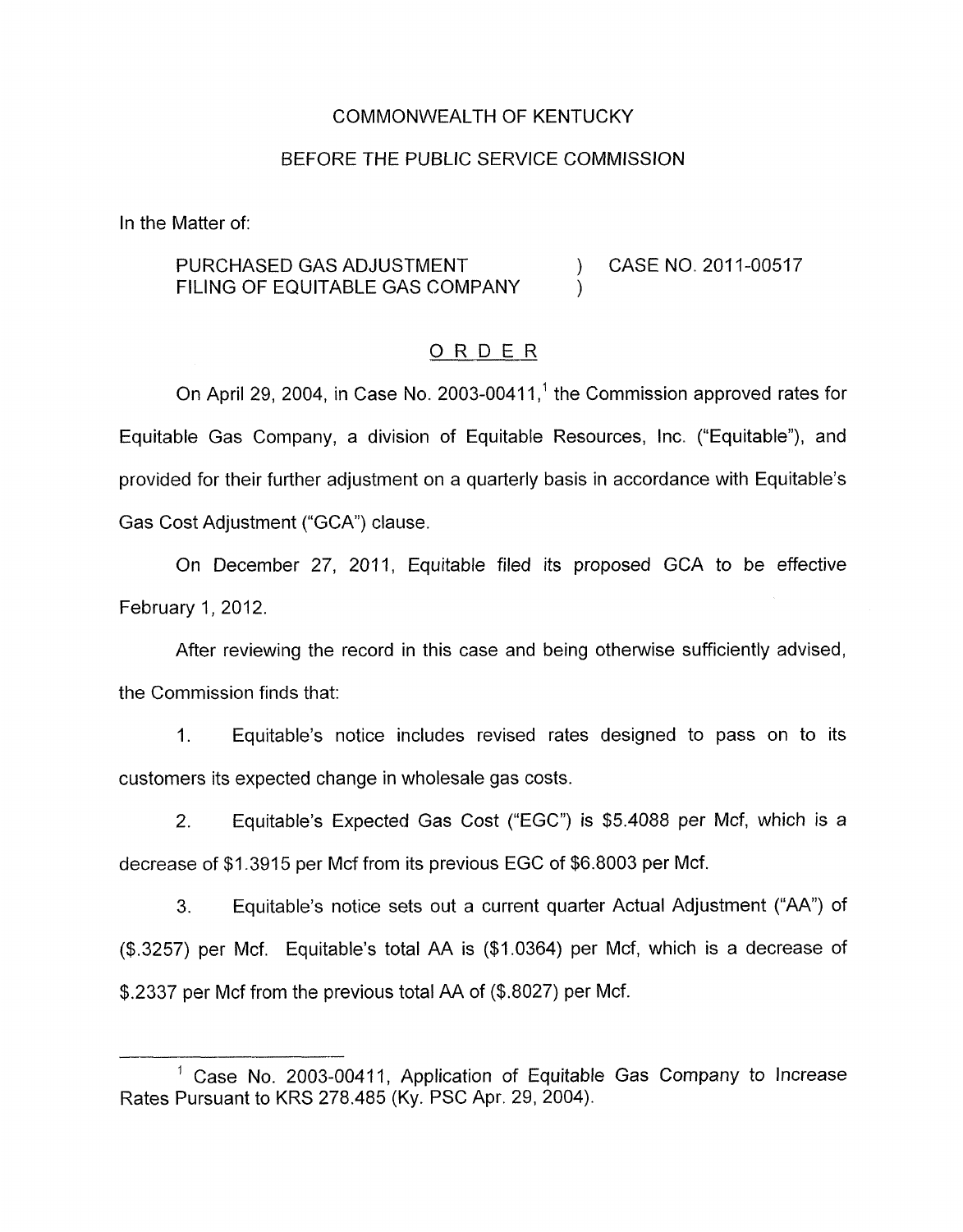4. Equitable's notice sets out a current quarter Balancing Adjustment ("BA") of (\$.0011) per Mcf. Equitable's total BA is \$.0145 per Mcf, which is an increase of \$.0079 per Mcf from the previous total BA of \$.0066 per Mcf.

5. Equitable's Gas Cost Recovery Rate is \$4.3869 per Mcf, which is a decrease of \$1.6173 per Mcf from its previous rate of \$6.0042 per Mcf.

6. The rates in the Appendix to this Order are fair, just, and reasonable, and should be approved for final meter readings by Equitable on and after February 1, 2012.

IT IS THEREFORE ORDERED that:

1. The rates in the Appendix to this Order, attached hereto and incorporated herein, are approved for final meter readings on and after February 1, 2012.

2. Within 20 days of the date of this Order, Equitable shall file its revised tariff sheets with this Commission setting out the rates authorized herein, reflecting that they were approved pursuant to this Order.

By the Commission



 $\bigcap$ **ATTAS** Director Execu

Case No. 2011-00517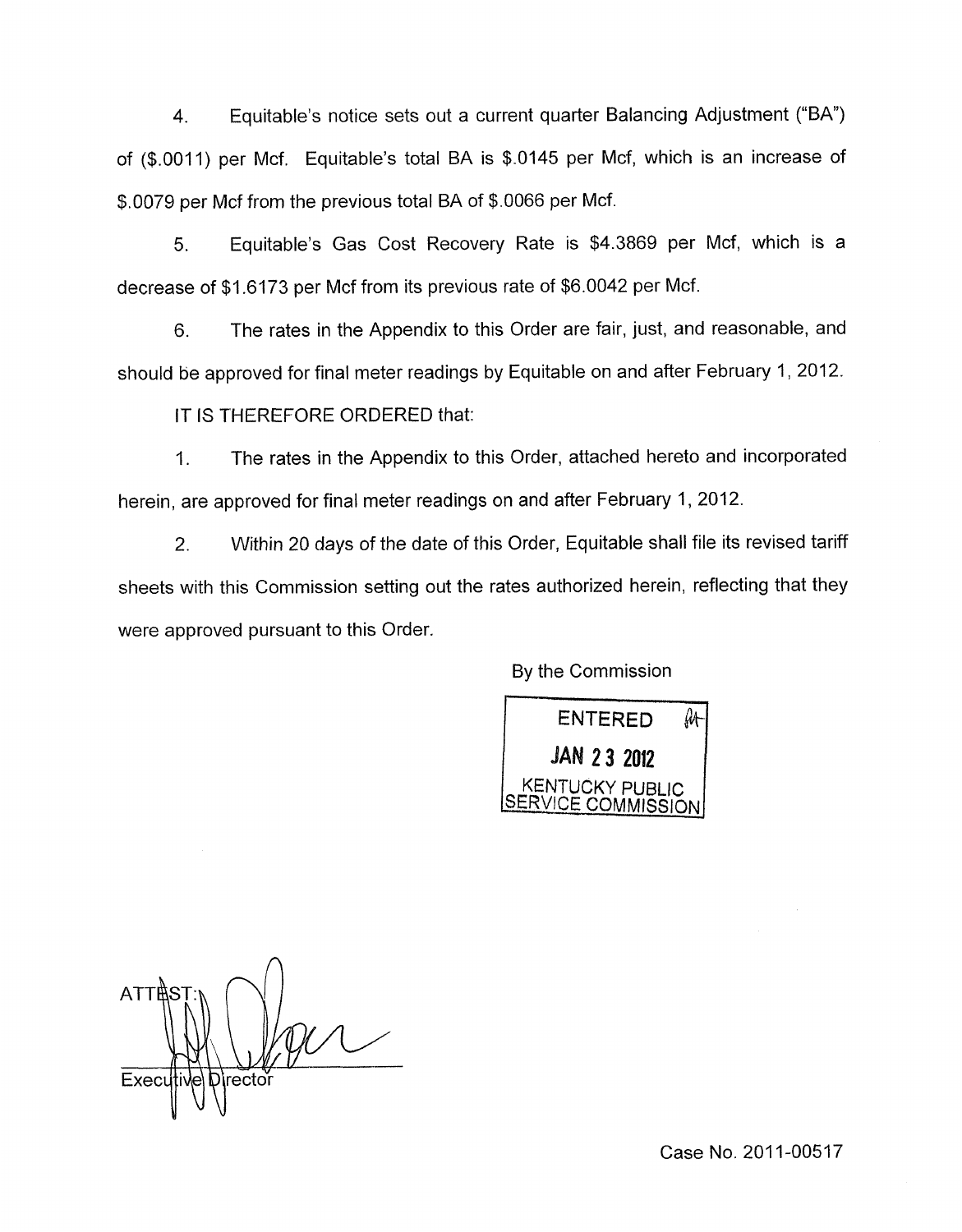## APPENDIX

# APPENDIX TO AN ORDER OF THE KENTUCKY PUBLIC SERVICE COMMISSION IN CASE NO. 2011-00517 DATED JAN 2 3 2012

The following rates and charges are prescribed for the customers in the area served by Equitable Gas Company. All other rates and charges not specifically mentioned herein shall remain the same as those in effect under authority of the Commission prior to the effective date of this Order.

RATES: Monthly

**Customer Charge \$7.50** 

|         | <b>Base Rate</b> | <b>Gas Cost</b><br>Recovery<br>Rate | Total Rate |
|---------|------------------|-------------------------------------|------------|
| All Mcf | \$2.1322         | \$4.3869                            | \$6.5191   |

The minimum bill shall be \$7.50